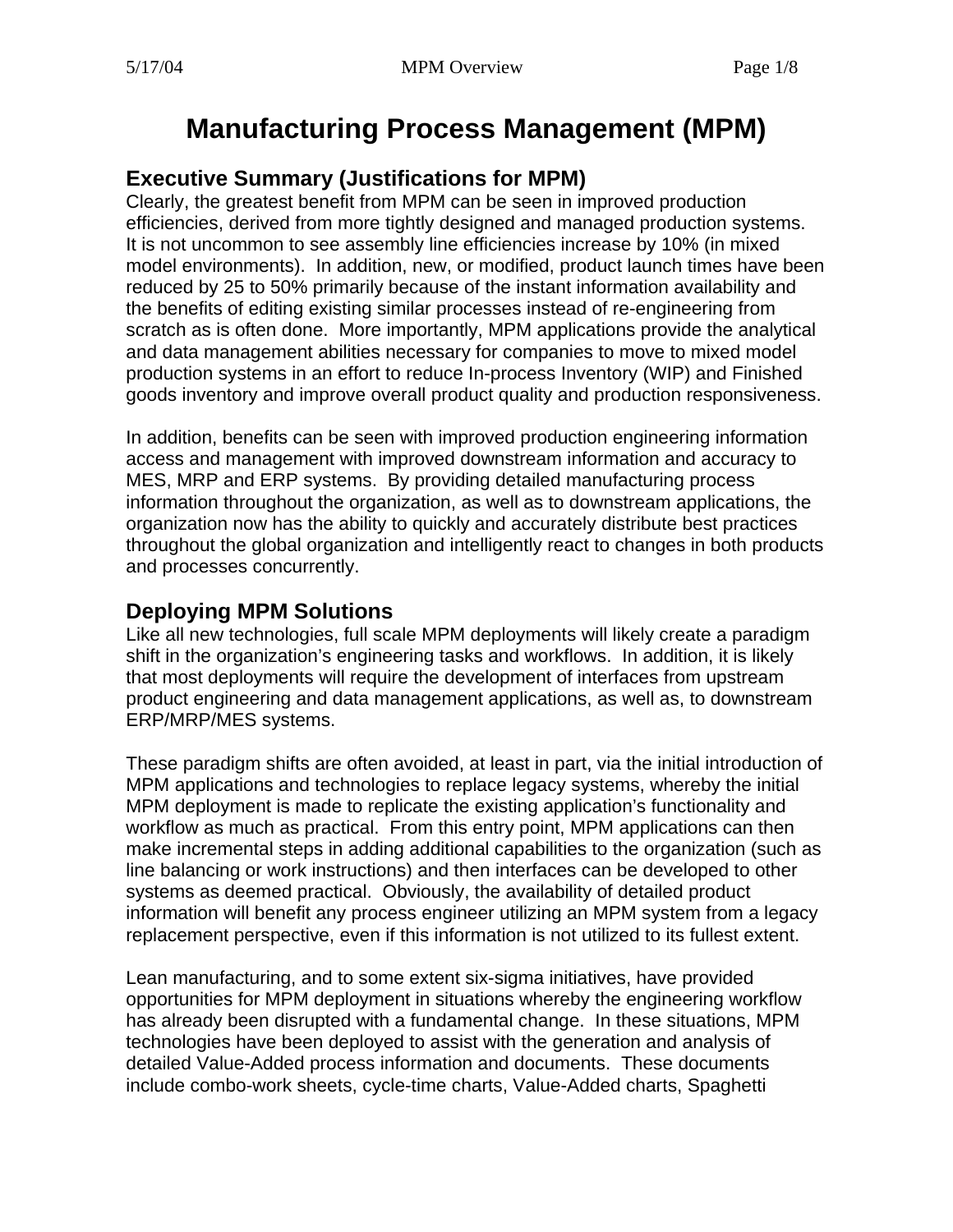diagrams, Process Activity Maps, Product Structure Charts and even Value Stream Maps.

# **Introduction**

 Three primary product design and management tasks happen in a factory from when products are designed to when they are produced. Manufacturers design "What" they will make, they design "How" they will make it, and they plan "When" they will make it.



The "What" and "When" in manufacturing has evolved into multi-billion dollar software and service industries. Few companies design their products or plan their manufacturing schedule on paper anymore. Unfortunately, the same cannot be said for the design of "How" products are made.

A recent survey of Midwest manufacturers with facilities that employ over 250 workers found that the vast majority do all of their planning manually, with pencil and paper, on forms reproduced from copy machines. These companies then employ file cabinets for the storage and management of this valuable process information. One company even recently hired a librarian to manage and distribute this manual information to engineers at their multiple facilities.

Those companies which were studied that do use computers, use MS Excel spreadsheets stored on local computers with no integration to other systems. Most of these spreadsheets where fairly sophisticated and involved 100's of hours of development time by process engineers, and involved considerable regular maintenance. Finally, the few companies that were using integrated and networked computer systems were using Dec Vax based systems (most of which were last updated nearly 15-20 years ago).

As such, the most common workflow for product design information to production planning went via paper forms and independent spreadsheets whose information was then manually entered into the production planning (MRP/ERP/MES) systems by low-wage clerks. Obviously, this manual process has led to delays and inaccuracies in process time and sequence information, as well as inconsistencies among the detail of this information, especially as it relates to model-mix and optional work content. Of course the downstream implications of these information delays and inaccuracies is that the production planning systems cannot accurately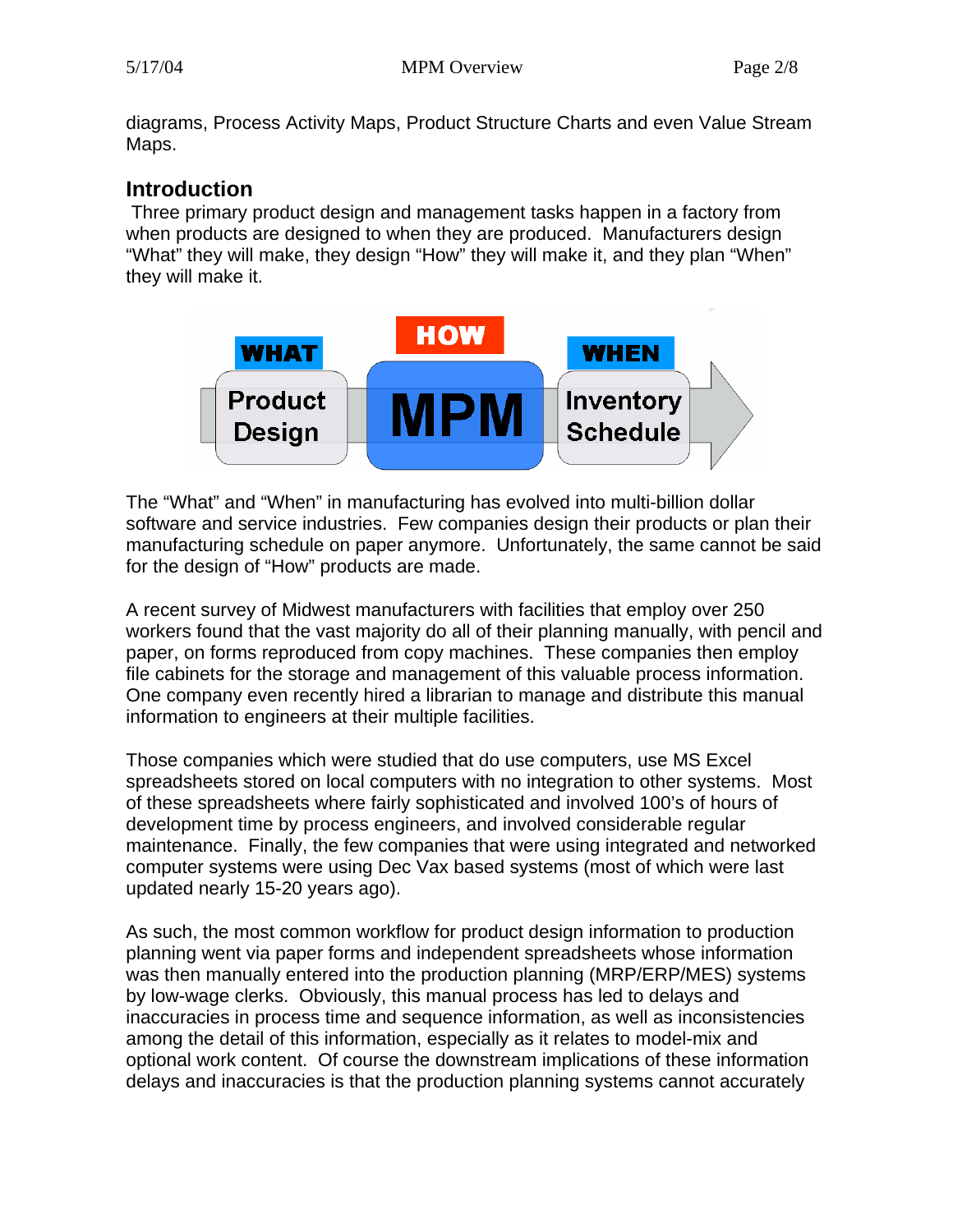plan and manage the production system, and thus the payback from the significant investment in these systems cannot be realized

Computerized MPM systems can solve these problems. MPM systems can take the engineering bill of materials (eBOM) electronically from Product Engineering and provide this information to industrial and manufacturing engineers who can design and document the manufacturing processes at high levels of detail, while mapping these processes to manufactured and consumed components. These MPM systems can then determine the time and resource (equipment and people) requirements for production at the locations (plants, workstations and machines) of production and then generate the instructions for production (shop floor work instructions). In addition, the important attributes of production sequence and precedence are documented, manufactured activity based costs are calculated, and value added work content is determined.

Finally, these engineers can now reconcile the manufacturing process to the product, complete with model-mix and option content variations. Most importantly, this manufacturing bill of material (mBOM or also referred to as the bill of process BOP) can now be electronically sent to the production planning systems (MRP/ERP/MES) where the plant's production can now be planned accurately, and in detail, right from the very first day of new product launch.

# **Components of an MPM Solution**

The fundamental objective of MPM systems is their ability to import the BOM with options and model-mix content and then define and map the manufacturing process information to the components on the eBOM which are produced by, and also which consume, those components. In this way, it is possible to accurately determine the specific resource and time commitments, and costs, associated with every product model and option. With MPM systems this can be done instantly, and at a very high level of detail.

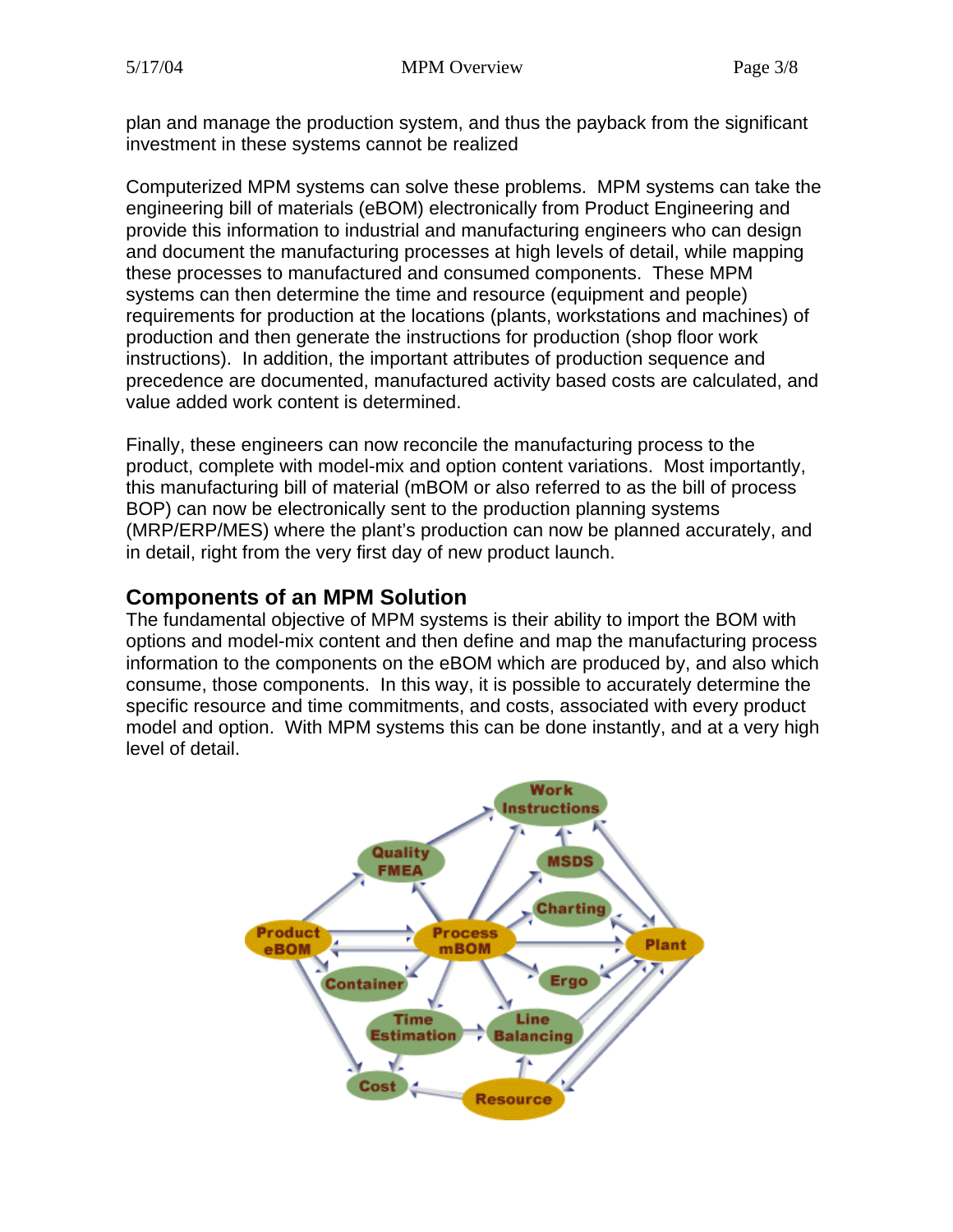As might be guessed, the MPM data model is process centric with strong and bidirectional relations (produced and consumed components) to the product's eBOM. Along with the Product and Process data repositories there are Plant and Resource data stores that form the basis of the MPM data model. Some MPM applications combine the Plant and Resource into one combined record set (i.e. Delmia and Tecnomatix) whereby others separate the two (i.e. Proplanner). Proplanner separates them because the data relationships are soft and user definable as opposed to being part of the internal data model.

Around the highly relational Product, Process, Plant and Resource (3PR) data repositories are a suite of applications that reference the stored information to drive queries, reports and analyses.

The most common, and often most important, applications to use this integrated 3PR information are those involved with Line Balancing, Time Estimation, Work Instructions, Manufactured (ABC) Costing and Quality FMEA's/Control Plans. Additional applications, such as Containerization, Process Charting, Simulation, and Ergonomics Assessment, also can greatly benefit from this integrated information but are less commonly provided in commercial MPM applications, nor are they nearly as requested by customers in their commercial deployments.

Line Balancing, Work Instructions and Manufactured Costing are clearly the major applications that benefit most from maintaining clear definitions from the relationship of product and process. integrated 3PR data model. These applications all require information about the product components and their associated manufacturing processes. As such, it is obvious that a data model associating the two in a mixedmodel and optional content environment would be highly useful.

#### Mixed Model Line Balancing

hours to a few days) greatly change the makeup of the production system which was often set-up to produce hundreds, or thousands, of a particular model at a time to now producing one different model directly after another with little to no setup time in between. Mixed model Line Balancing has become a highly desired application as many manufacturers attempt to reduce WIP and Finished goods inventory by building products (Just-in-Time - JIT) based upon customer orders as opposed to sales forecasts. These relatively short production windows (often measured in a few

determine the appropriate work tasks (Activities) to assign to the necessary locations simultaneous optimization of part and process precedence, location sequence (in the case of assembly lines), resource availability (right person and machine at right place) and zone requirements (cluster work inside the product or outside, or MPM applications drive mixed model applications by using the configured product BOM with optional content and filtering this though a model-mix scenario to and resources in the appropriate quantities. This engineering effort involves the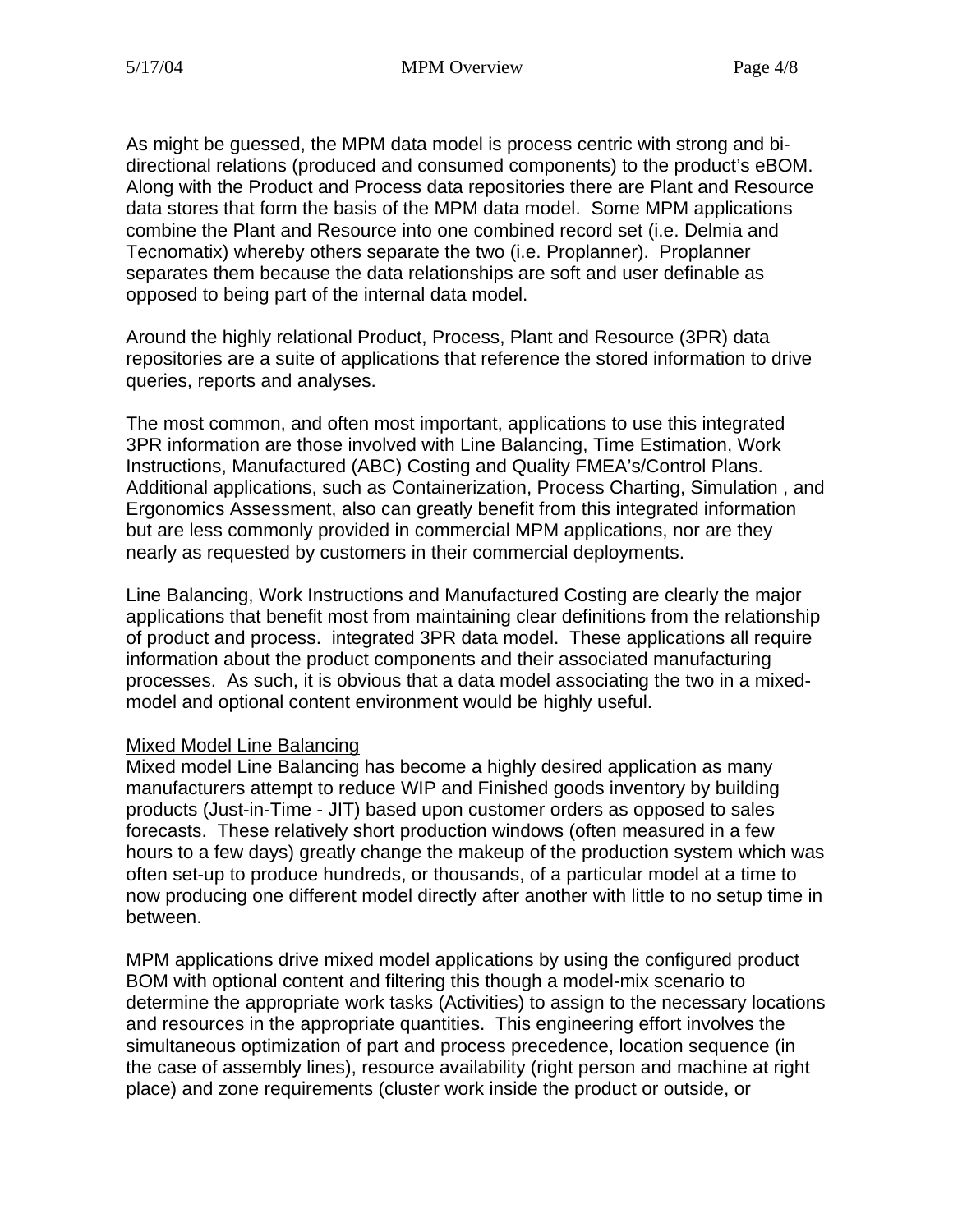underneath, etc) in an effort to minimize throughput time, non-value added work content and resource requirements. New MPM-based mixed model line balancin g applications can largely solve these problems automatically, and thus require a minimum amount of manual interaction to produce highly efficient and entirely accurate solutions.

One major benefit of the BOM in line balancing is the ability to use the product (repeatability , leverage, and abstraction) structure to define the default process precedence and detailed activity based work content for each model and option – Engineers would manipulate and factor this activity information manually, (often in accurately, automatically and effortlessly. Previously, Industrial and Manufacturing spreadsheets), to determine the probability of occurrence of certain tasks in a technique referred to as "determining take rates". This manual method was very tedious, often taking multiple engineers more than a week to determine, and then this information often contained many errors which were difficult to detect, or trace.

#### Work Instructions

Electronic Shop floor work instructions are becoming a necessary tool to improve quality in dynamic manufacturing environments. With product design cycle times being shortened from years to weeks and months, and with production batch si zes being reduced to as low as lots of one, the production worker is needing more information, more quickly, in a manner that is easy to access and maintain. Prior manual word-of-mouth and 3-ring binder methods no longer are sufficient to ensure that operators have accurate information when they need it. As such, it is becoming more popular to establish electronic shop floor information systems that often include terminals or touch screen displays at many (if not all) workstations on the shop floor. Unfortunately, the technology involved with installing these systems is minor compared to the effort required to develop, distribute and maintain the information requested by these systems. Getting people in the process to continuously improve what they were doing.

With MPM, instructional information can now be associated directly to components, operations, activities, resources and locations. As the Industrial and Manufacturing locations, or distributed about all products and processes produced at a location. engineer develops the integration of the products, processes, resources, and locations these work instructions are electronically associated and compiled to create work instructions that can be distributed about a product produced in many

By removing the process engineer from the task of manually creating, compiling and distributing these instructions, the shop floor is assured of highly accurate information instantly from the moment that the product becomes "effective" (available) on the shop floor.

#### Manufactured Activity Based Costing (ABC)

Finally, MPM systems contain highly detailed process information that is de veloped to be accurate to around  $1/10<sup>th</sup>$  of a second in short cycle time activities or 20-30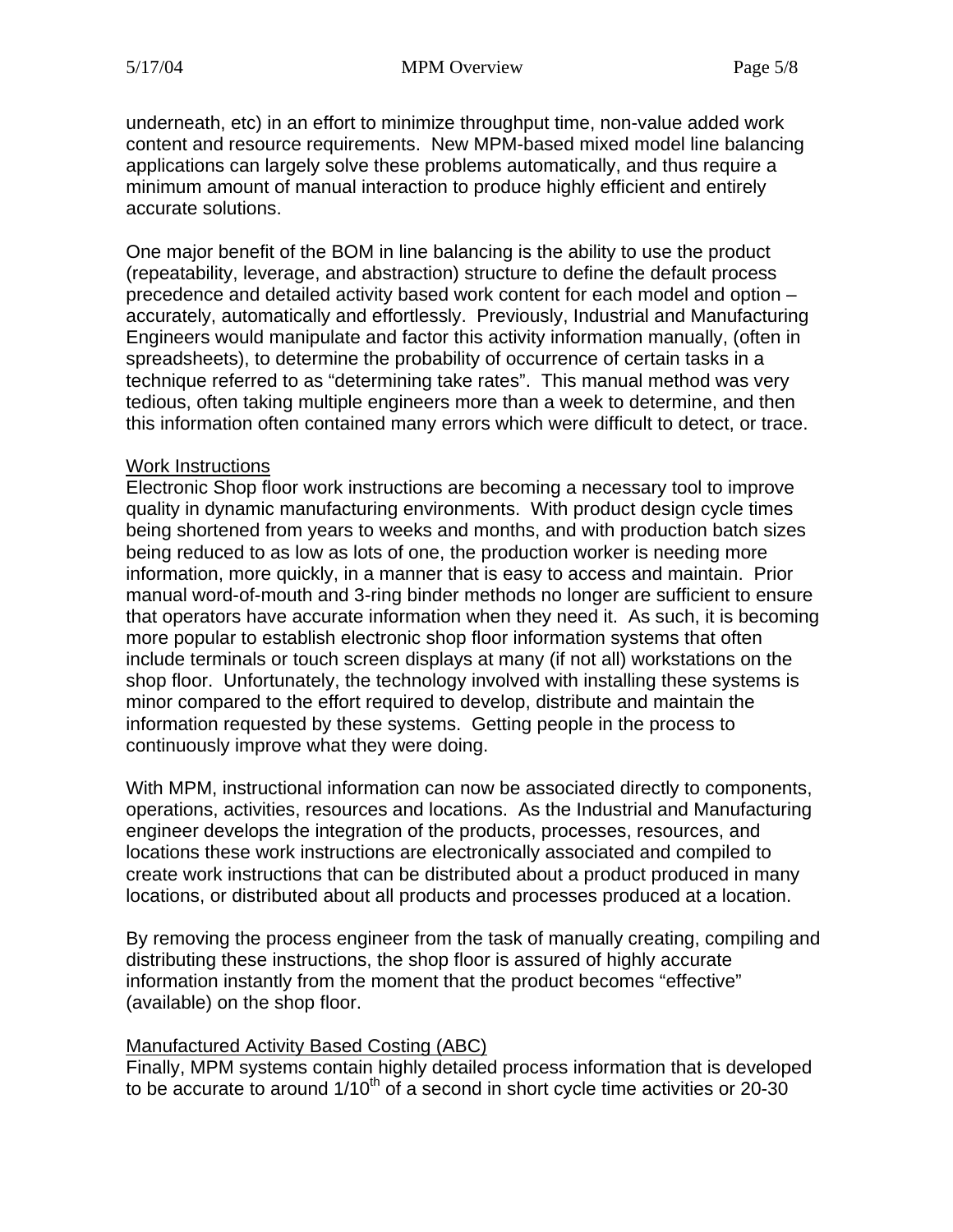seconds in high cycle time activities. In addition, these MPM systems know the specific resources and locations used for every process performed on the various components and subassemblies contained in the product.

(ABC) on every step of the manufacturing process (including inter-process materials handling) required to produce the product. More importantly this information is possible to perform sophisticated make-vs-buy studies on entire products, as well as By attaching fixed and variable cost information to these resources, the MPM systems are capable of performing highly detailed Activity Based Cost Estimates available for every option and configuration of that product and thus is now becomes their incremental processes.

With this information detail, manufacturing engineers are now capable of designing new manufacturing processes and economically evaluating the purchase of additional equipment, quickly and relatively easily prior to committing to a particular manufacturing method and encumbering the ERP and MRP systems with nonexistent equipment and potentially infeasible manufacturing processes.

### **Entry Points for MPM**

MPM systems are process focused environments with a strong link to Product and Plant/Resource information. As such, commercial MPM applications often link directly to, or contain, Product and Plant/Resource repositories.

repository that can receive information from PDM systems (such as those included with Tecnomatix and Proplanner). Often the Product repository is a PDM system in the Product Engineering domain (such as Matrix One, Enovia or TeamCenter Mfg.) or a stand-alone Product

Most companies do not have a Plant/Resource repository, so all commercial MPM capability. The plant and resource repository within MPM is used to store and share layout drawings, equipment assignments, equipment costs and maintenance information. These resources are then referenced by both the plant and the process records to create a complete definition of the manufacturing process. systems contain a significant Plant and Resource data authoring and management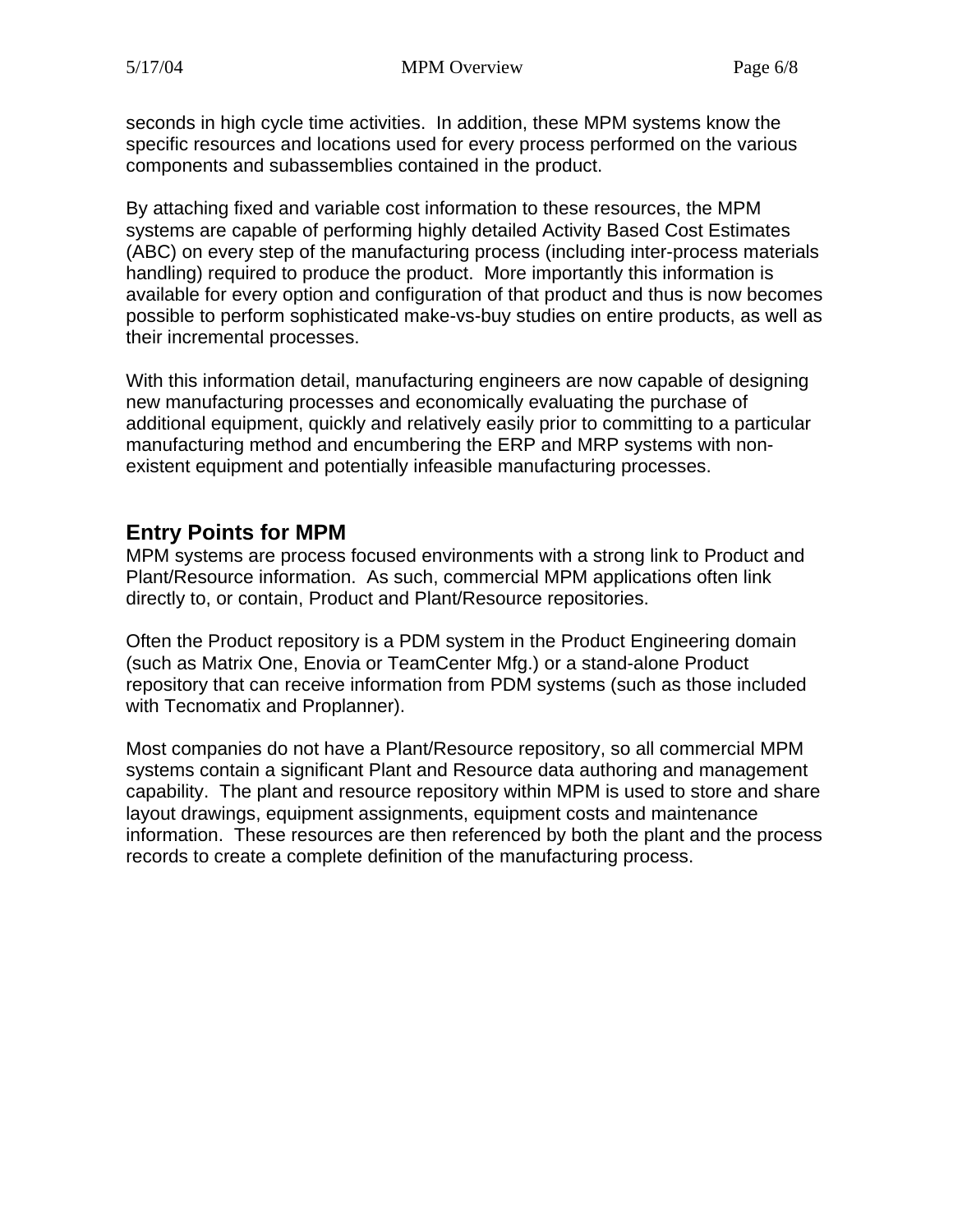

All MPM systems are designed to Author, Engineer, and Manage process, plant and sometimes even product information. Common process engineering tasks involve the creation of Operations and Activities, Ergonomics Assessments, Line Balanc ing Studies, Process Graphs, Shop Floor Work Instructions and Manufacturing Cost Estimates. Recently MPM applications have begun using the Internet to share and manage information among multiple plants and vendors globally. These collaboration technologies allow for Check-in/Check-out of documents and processes, the creation and management of issues and actions, and the sharing and interactive authoring of on-line applications (i.e. like Net Meeting or WebEx).

systems are typically brought in to replace legacy applications or provide pointapplication it is often for the solution to Mixed Model Line Balancing problems or Electronic Shop Floor Work instruction creation and management. MPM applications are ideal for those scenarios because of the requirement for a tight With such a broad range of capabilities and integrated technologies, it is understandable that there are many entry points for MPM users In general, MPM solution capabilities in the areas of process time estimation or plant drawing management. When MPM applications are introduced to the organization as a new integration between the process and the product.

Finally, MPM systems are just now being introduced into organizations to bridge basis of enhancing the accuracy, and detail of the input process information into systems to now accurately plan and manage the production system at higher levels of detail and to do so directly after the final product design has been set and the electronic information from the product eBOM to the ERP/MRP process definition. Often these entry points into the organization are funded and justified under the large-scale ERP deployments with the primary purposed being to allow those process engineering tasks completed.